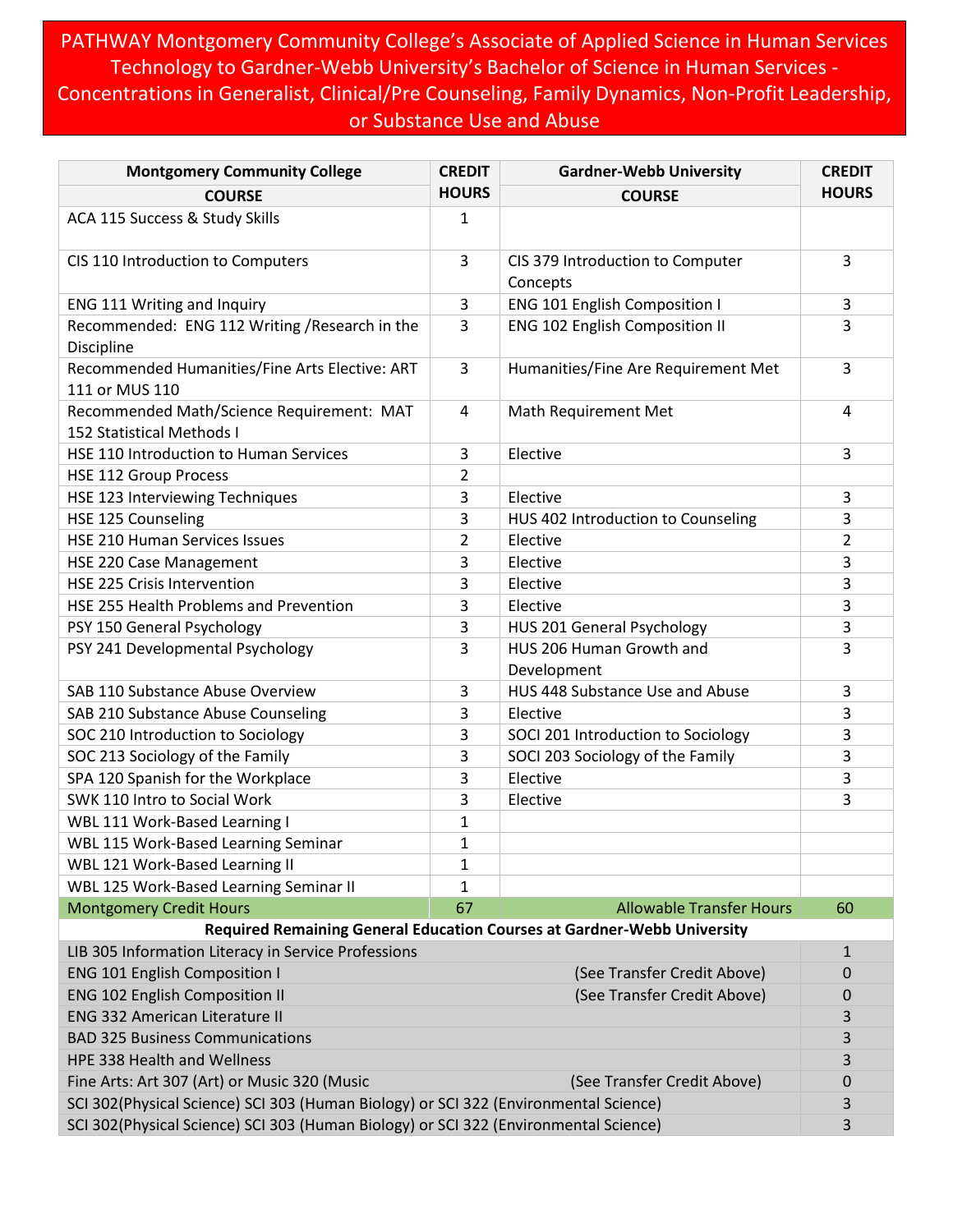| HIS 319 US 20 <sup>th</sup> Century                               | 3                                          |  |  |  |
|-------------------------------------------------------------------|--------------------------------------------|--|--|--|
| SSC 305 Global Understanding or PSC 302 American Government       | 3                                          |  |  |  |
| REL 300 Old Testament Survey                                      | 3                                          |  |  |  |
| REL 301 New Testament Survey                                      | 3                                          |  |  |  |
| MTH 105 Probability & Statistics                                  | (See Transfer Credit Above)<br>$\Omega$    |  |  |  |
| <b>Required Courses in Human Services</b>                         |                                            |  |  |  |
| HUS 201 General Psychology                                        | (See Transfer Credit Above)<br>$\mathbf 0$ |  |  |  |
| HUS 206 Human Growth and Development                              | (See Transfer Credit Above)<br>0           |  |  |  |
| HUS 300 Ethical Issues in Human Services                          | 3                                          |  |  |  |
| <b>HUS 302 Group Dynamics</b>                                     | 3                                          |  |  |  |
| <b>HUS 304 Human Services Profession</b>                          | 3                                          |  |  |  |
| HUS 311 Diversity and Multicultural Foundations in Human Services |                                            |  |  |  |
| HUS 404 Case Management and Assessment                            | 3                                          |  |  |  |
| HUS 411 Applied Psychopathology                                   | 3                                          |  |  |  |
| HUS 426 Crisis, Trauma, and Intervention Strategy                 | 3                                          |  |  |  |
| HUS 499 Applications in Human Services                            | 3                                          |  |  |  |
| <b>Concentration in Generalist (Choose 3 Courses)</b>             |                                            |  |  |  |
| HUS 320 Introduction to Clinical Practice                         | 3                                          |  |  |  |
| HUS 374 Psychology of Religion                                    | 3                                          |  |  |  |
| HUS 399 Community Resource Development                            | 3                                          |  |  |  |
| HUS 402 Introduction to Counseling                                | (See Transfer Credit Above)<br>0           |  |  |  |
| HUS 406 Psychology of Personality                                 | 3                                          |  |  |  |
| HUS 412 Psychology of Aging                                       | 3                                          |  |  |  |
| HUS 413 Understanding Nonprofit Organizations                     | 3                                          |  |  |  |
| HUS 416 Leadership in the Helping Profession                      | 3                                          |  |  |  |
| <b>HUS 440 Family Dynamics</b>                                    | 3                                          |  |  |  |
| HUS 448 Substance Use and Abuse                                   | (See Transfer Credit Above)<br>0           |  |  |  |
| HUS 495 Internship in Human Services                              | 3                                          |  |  |  |
| HUS 497 Internship in Human Services                              | 3                                          |  |  |  |
| HUS 498 Internship in Human Services                              | 3                                          |  |  |  |
| <b>General Electives</b>                                          | 5                                          |  |  |  |
| <b>Concentration in Clinical / Pre-Counseling</b>                 |                                            |  |  |  |
| <b>HUS 320 Introduction to Clinical Practice</b>                  | 3                                          |  |  |  |
| HUS 402 Introduction to Counseling                                | (See Transfer Credit Above)<br>0           |  |  |  |
| HUS 406 Psychology of Personality                                 | 3                                          |  |  |  |
| <b>General Electives</b>                                          | $\overline{2}$                             |  |  |  |
| <b>Concentration in Family Dynamics</b>                           |                                            |  |  |  |
| HUS 399 Community Resource Development                            | 3                                          |  |  |  |
| HUS 412 Psychology of Aging                                       | 3                                          |  |  |  |
| <b>HUS 440 Family Dynamics</b>                                    | 3                                          |  |  |  |
| <b>Concentration in Non-Profit Leadership</b>                     |                                            |  |  |  |
| HUS 399 Community Resource Development                            | 3                                          |  |  |  |
| HUS 413 Understanding Nonprofit Organizations                     | 3                                          |  |  |  |
| HUS 416 Leadership in the Helping Profession                      | 3                                          |  |  |  |
| <b>Concentration in Substance Use and Abuse</b>                   |                                            |  |  |  |
| HUS 399 Community Resource Development                            | 3                                          |  |  |  |
| HUS 406 Psychology of Personality                                 | 3                                          |  |  |  |
| HUS 448 Substance Use and Abuse                                   | (See Transfer Credit Above)<br>$\mathbf 0$ |  |  |  |
| <b>General Electives</b>                                          | 2                                          |  |  |  |